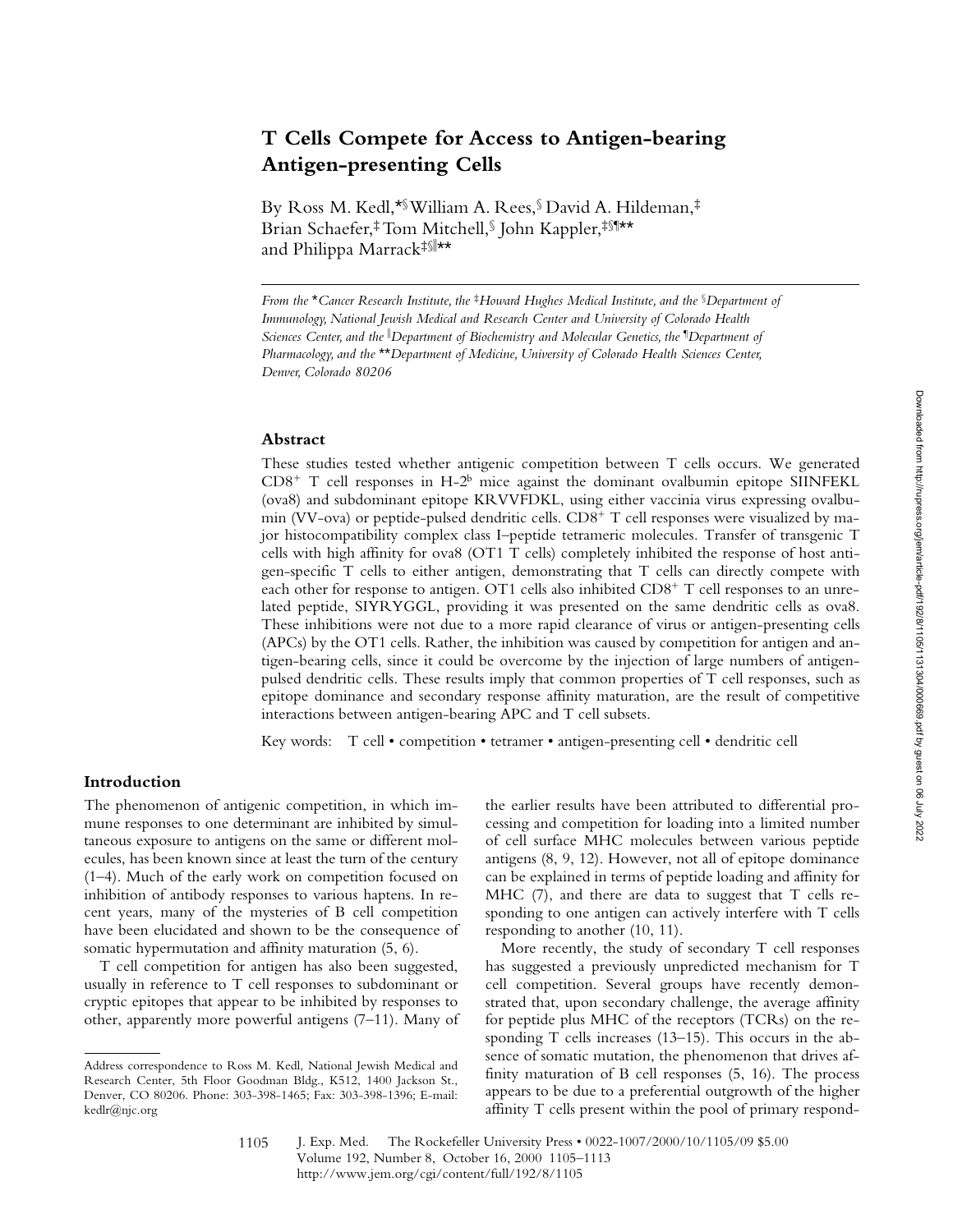ers, suggesting that the higher affinity cells have a competitive advantage for responding to antigen. Therefore, T cells must compete for antigen at some level.

To study this problem, we developed a model system with which we could directly observe competition between subsets of  $CD8<sup>+</sup>$  T cells and determine the parameters dictating that competition. Our data demonstrate that T cell competition can occur at the level of access to the limited number of antigen-bearing APCs. The data we describe are most consistent with the "interference" model (10, 11) whereby a particular set of T cells physically excludes the access of another to antigen-bearing APCs.

#### **Materials and Methods**

Mice. C57BL/6J (B6)<sup>1</sup> and B6.PL-Thy1<sup>a</sup>/Cy (B6.PL) 6–12wk-old female mice were purchased from The Jackson Laboratory. Mice on the B6 background, transgenic for a TCR specific for an ovalbumin peptide bound to  $K^b$  (OT1 transgenic mice [17, 18]) were provided by Dr. Terry Potter (National Jewish Medical and Research Center). Mice of this strain were used at 6–10 wk of age. No significant differences were seen when the OT1 mice and the B6.PL recipients were male rather than female. B6 mice expressing green fluorescent protein (GFP) under the control of the ubiquitin promoter, UBI-GFP, were made in the National Jewish Microinjection Facility using constructs by B. Schaefer. The majority of cells in these animals, including the dendritic cells (DCs) shown in this paper, express high levels of GFP (Schaefer, B., unpublished results).

*Antibodies and Tetramers.* Anti-CD8–allophycocyanin, CD44- FITC, Thy1.2-FITC, B220-cychrome, IA<sup>b</sup>-biotin, and streptavidin-cychrome were all purchased from BD PharMingen. K<sup>b</sup> covalently linked by the COOH terminus to a peptide tag that is a substrate for BirA was produced in insect cells, biotinylated, and bound to phycoerythrin-streptavidin (SA-PE) as described previously (19) with the following modifications. Hi5 insect cell cultures were coinfected with 5–10 ml of secondary  $K^b/BirA$  and mouse  $\beta$ 2-microglobulin ( $\beta$ 2M) baculovirus stocks. 6–8 d later, the soluble  $K^b$  molecules were purified on an S19.8 (anti- $\beta$ 2M) affinity column. Singly biotinylated  $K^b/\beta 2M$  molecules (biotinylated on the COOH terminus peptide tag by the addition of the BirA enzyme) were then combined in the appropriate ratios with SA-PE (Rockland), and the resulting  $K^b$  tetramer was purified on a sizing column. 5–10 molar excess of SIINFEKL (ova8, ovalbumin residues 257–264), KVVRVDKL (ovalbumin residues 55–62), or SIYRYYGL (which activates cells bearing the 2C TCR in the context of  $K^b$  [20]) peptides were added directly to the K<sup>b</sup>–SA-PE tetramer for at least 30 min at  $4^{\circ}$ C. The tetramers were then used to stain cells.  $K^b$  tetramers bearing an irrelevant peptide, usually SIYRYYGL (i.e., same MHC, wrong peptide), were used to establish the background staining of experimental samples. Each batch of  $K^b$ /ova8 tetramer was tested and normalized for binding to naive OT1 T cells before use in experiments.

*Virus Infection.* Vaccinia virus (VV) was propagated in and titrated by plaque assay on cultured 143B osteosarcoma cells as de-

scribed previously (21). Mice were challenged with  $2 \times 10^6$  PFU VV encoding ovalbumin (VV-ova [22]) or flu nucleoprotein (VV-NP [22]) as described previously (21). In some cases, viral growth in the animals was assessed by measuring virus titers in their spleens and ovaries 5 and 7 d after infection.

*Cell Preparation and Analysis.* DCs were prepared from B6 and UBI-GFP mice. Bone marrow was removed from the major leg bones and T and B cell depleted with antibodies and rabbit complement. The cells were cultured in 6-well plates in 1,000 U/ml of GM-CSF (from the B78Hi/GMCSF.1 cell line [23] provided by Dr. Hyam Levitsky, Johns Hopkins, Baltimore, MD) and IL-4 in complete suspension MEM (SMEM) medium. Nonadherent cells were removed from the cultures on day 2, centrifuged, and the resulting conditioned medium was put back on the adherent cells (DCs and precursors) in conjunction with 50% fresh medium. Every 2 d, 2 ml of fresh GM-CSF/IL-4 medium was added to each well and the cells were given  $1 \mu g/ml$  of LPS on day 6 or 7 to induce the maturation of the DC precursors. The day after LPS addition, the cells were incubated with 5 ng/ml peptides for 2.5 h, washed, and injected in various numbers intravenously into B6.PL recipients. Staining the DCs before injection with 25D1.16 (24), an antibody that recognizes the  $K^b$  molecule only when in complex with the ova8 peptide, demonstrated that, after incubation with the ova8 peptide, this peptide was uniformly distributed on all of the cultured DCs (data not shown).

In most experiments, T cells were isolated from spleen and ovaries by homogenization of the tissue using a Dounce homogenizer or by passing the tissue through nylon screens. Red blood cells were lysed by the addition of a buffered ammonium chloride solution, and the nucleated cells were resuspended in complete SMEM medium. In some cases, DCs were purified from spleen suspensions by incubation for 45 min in 5  $\mu$ g/ml collagenase D (25; Boehringer) in Click's medium with 2% fetal bovine serum at  $37^{\circ}$ C. An equal volume of 0.1 mM EDTA in Click's medium was then added for 5 min, and the remaining tissue was passed through nylon mesh. This was then washed with 5 mM EDTA in Click's medium and eventually resuspended in either Click's medium with 5 mM EDTA (to prevent clumping) for DC staining or in complete SMEM medium for T cell staining.

Tetramer staining was performed as described previously (15). In brief,  $2 \times 10^6$  pooled spleen and ovary cells were incubated in 100  $\mu$ l of FACS buffer with 5–10  $\mu$ g/ml of tetramer in 96-well plates at  $37^{\circ}$ C for 2 h. The remaining antibodies were then added and further incubated for 30–45 min before washing and resuspending in FACS buffer for analysis.

Four-color FACS® data were collected on a FACSCalibur™ flow cytometer and analyzed using CELLQuest™ software (Becton Dickinson). FACS® data were usually analyzed by gating on events in the lymphocyte forward/side scatter bit maps that were  $CD8^+$  and IA<sup>b-</sup> and/or B220<sup>-</sup>. K<sup>b</sup>/ova8 tetramer staining of cells from mice injected with a non–ovalbumin-bearing/expressing stimulus (VV-NP–pulsed or non–peptide-pulsed DCs), or the use of an irrelevant tetramer to stain experimental cells was used to assess background tetramer staining. No significant differences were seen between the two methods of background assessment.

## **Results**

*Antigen-specific T Cells Inhibit the Primary Responses to the Same Antigen.*  $CD8^+$  T cells specific for  $K^b$  bound to SI-INFEKL (ova8), the major ovalbumin peptide presented by  $K^b$ , were primed by immunizing mice with VV-ova.  $CD8^+$ 

<sup>&</sup>lt;sup>1</sup>Abbreviations used in this paper:  $\beta$ 2M,  $\beta$ 2-microglobulin; B6, C57BL/6J; B6.PL, B6.PL-Thy1<sup>a</sup>/Cy; DC, dendritic cell; GFP, green fluorescent protein; NP, nucleoprotein; SA-PE, PE-labeled streptavidin; VV, vaccinia virus.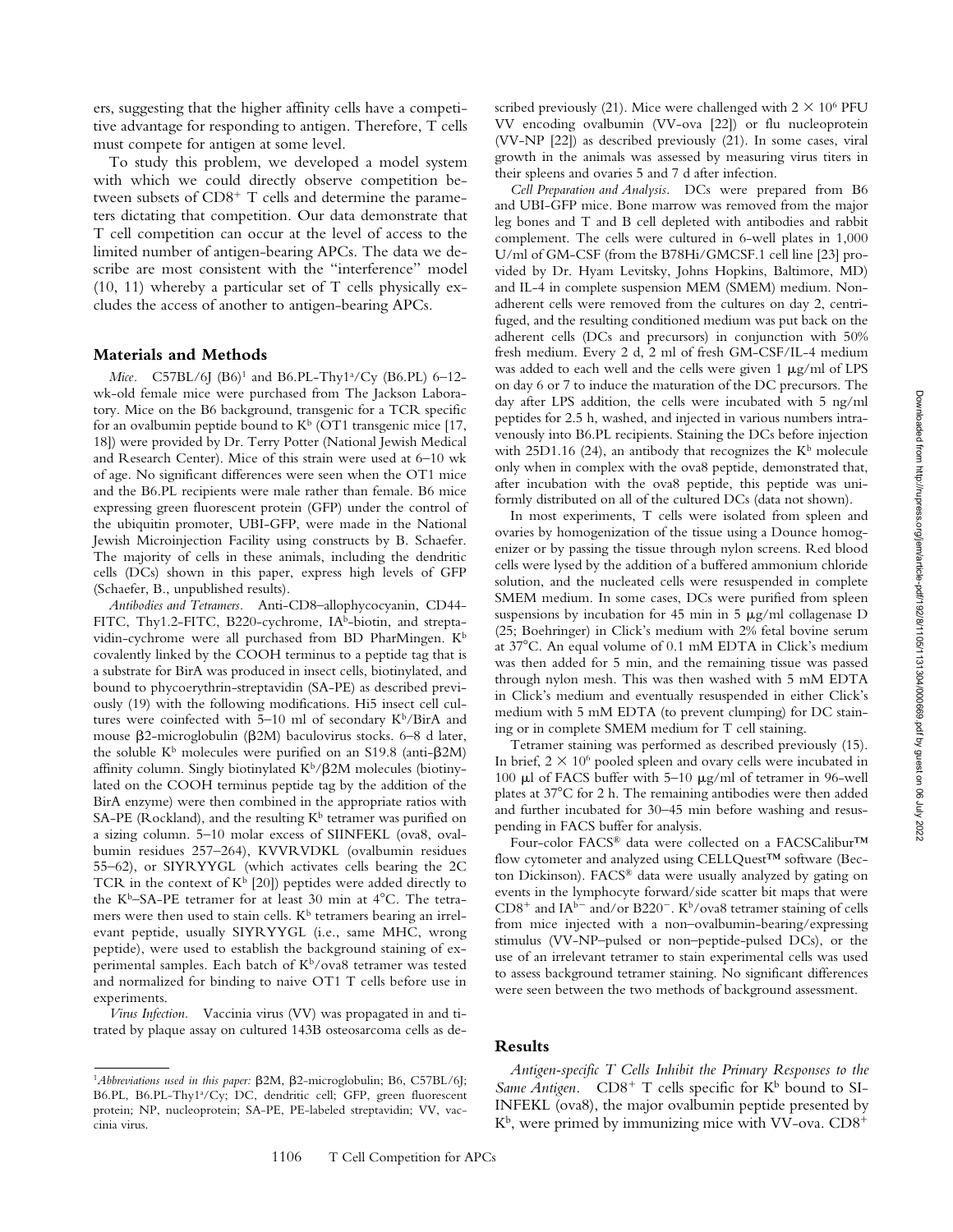

Figure 1. Tetramers can detect ovalbumin-specific T cells in VV-ovaimmunized mice. B6 mice were immunized with  $2 \times 10^6$  PFU VV-NP or VV-ova intravenously. 25 d later, some of the VV-ova–primed mice were reexposed to the same virus. 9 d after the primary infection or 5 d after the secondary infection, spleen and ovary cells were isolated from the animals, pooled, and stained with the  $K^b/\text{ova8}$  tetramer and anti-CD8 as described in Materials and Methods. (A) Cells from mice infected once with VV-NP (left) or VV-ova (right). (B) Cells from mice undergoing primary or secondary responses to VV-ova. Background staining is from VV-NP–infected mice stained with the K<sup>b</sup>/ova8 tetramer.

T cells specific for K<sup>b</sup>/ova8 were detected using SA-PE bound to this MHC–peptide combination. After intravenous challenge of mice with  $2 \times 10^6$  PFU of VV-ova, the peak of the ova8-specific  $CD8<sup>+</sup>$  T cell response was between days 9 and 12 (Fig. 1 A, and data not shown). The ova8-specific cells at this time point expressed high levels of CD44 (Fig. 1 A) and very late antigen 4 (VLA-4) and low levels of L-selectin (data not shown). Secondary challenge

of these mice 25 d after primary immunization resulted in a more rapid and greater magnitude of expansion of the ova8 specific T cells seen on day 5 after secondary challenge (Fig. 1 B). In addition, secondary challenge caused a significant outgrowth of T cells with a higher level of fluorescence after staining with  $K^b$ /ova8 tetramer (Fig. 1 B). Staining of the cells with anti-CD3 demonstrated that this increase in fluorescence was not due to an increase in TCR levels (data not shown). As previous studies have indicated (13–15), this increased staining suggests that these cells possessed a higher intrinsic affinity for antigen. While formally this increased binding to tetramer may be due to altered mobility or geometric distribution of TCR or to increased CD8 coreceptor function, in our hands the level of tetramer binding, when corrected for TCR levels, correlates most consistently with an increase in TCR affinity for antigen–MHC (26).

If T cells compete with each other during responses to antigen, we reasoned that the transfer of  $K^b$ /ova8-specific T cells into mice before VV-ova exposure might inhibit the response of the endogenous T cells. To test this idea, B6 (Thy1.2<sup>+</sup>) K<sup>b</sup>/ova8-specific OT1 transgenic T cells were transferred to B6.PL  $(Thy1.1^+)$  mice. The recipients were then challenged with VV-ova. Cells from the transferred mice were stained with anti-Thy1.2 and  $K^b$ /ova8 tetramer, and the responses of both transferred and endogenous Kb/ova8-specific T cells were thus measured and compared (Fig. 2). The transferred OT1 cells strongly inhibited increases in the numbers of  $K^b$ /ova8-specific endogenous T cells (Fig. 2 A). This inhibition was proportional to the expansion of the transferred OT1 cells, though only a small expansion of the transferred cells almost completely inhibited the endogenous T cell response (Fig. 2 B).

*Inhibition by Antigen-specific T Cells Is Not Due to Reductions in Antigen Levels.* One concern was that the reduction of the endogenous T cell response in the transferred



**Figure 2.** Transferred OT1 cells compete against the primary response of endogenous Kb/  $ova8$ -specific  $CD8$ <sup>+</sup> T cells. B6.PL mice, with or without the transfer of  $0.2-1 \times 10^6$  B6 OT1 transgenic T cells, were immunized with VV-ova as in the legend to Fig. 1. 9 d after infection, pooled ovary and spleen cells were stained with the Kb/ova8 tetramer as described in Materials and Methods. (A) Data were analyzed by gating on  $CD8<sup>+</sup>$ class  $II^-$  events. The dot plots were additionally gated on all Thy $1.2$ events (R3 gate) to generate the histograms (right). The percentage given above the marker is the percentage of the total Thy $1.2$ <sup>-</sup>CD8<sup>+</sup> T cells staining positively for tetramer binding.

Background (solid histogram) is from irrelevant tetramer staining of experimental cells. (B) Data pooled from two separate experiments demonstrating the inverse relationship between the expansion of the transferred cells and the expansion of the endogenous cells. The y-axis is the percentage of endogenous tetramer-staining cells out of all endogenous (Thy1.2<sup>-</sup>) cells. The x-axis is the percentage of transferred (Thy1.2<sup>+</sup>) cells out of both Thy1.2<sup>+</sup> and Thy $1.2^-$  cells. The data shown are representative of six separate experiments.

1107 Kedl et al.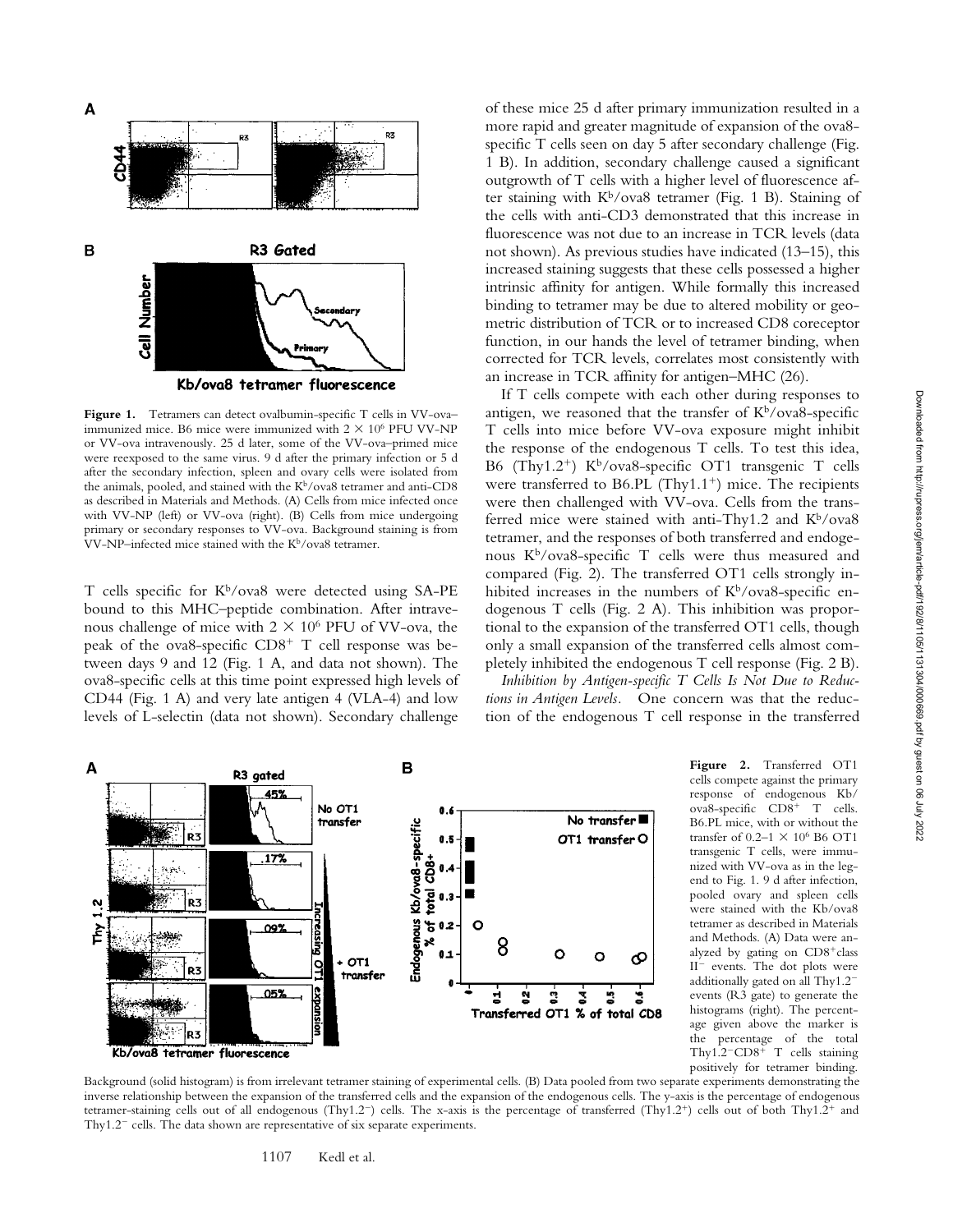

**Figure 3.** Transfer of OT1 cells does not cause accelerated clearance of VV-ova. B6.PL mice with or without transfer of 106 B6 OT1 transgenic T cells were immunized with VV-ova as in the legend to Fig. 1. On days 5 and 7 after infection, viral plaque assays were performed on pooled spleen and ovary tissue. The data shown are from triplicate titers of triplicate mice per time point. As a control, a small number of T cells were stained

with tetramer from the transferred group of mice to insure that the transferred cells had indeed responded to the viral challenge (data not shown).

mice was due to a more rapid elimination of virus, and therefore elimination of antigen, in mice receiving the transferred cells compared with nontransferred controls. To find out whether this was true, mice with and without transferred OT1 cells were challenged with VV-ova and viral titers in spleen and ovary were measured. The data demonstrate that viral titers in transferred mice were the same as those in nontransferred controls (Fig. 3). This was true even if the numbers of OT1 cells transferred were much higher than those required to suppress the endogenous T cell response (compare data in Figs. 2 and 3). Thus, the failure of the endogenous T cell response in mice given OT1 cells was not due to a more rapid clearance of antigen.

*Transfer of OT1 Cells Inhibits Secondary Responses to Antigen.* We next tested whether transferred OT1 cells could inhibit the response of primed T cells. B6.PL mice were challenged with VV-ova and 25 d later were rechallenged with the same virus with or without transfer of OT1 transgenic T cells. The number of transferred cells was selected such that they would be in approximately the same numbers in the recipient as the endogenous  $K^b$ /ova8-specific memory cells ( $\sim$ 0.25% of all CD8<sup>+</sup> T cells; data not shown). Nontransferred mice demonstrated significant expansion and affinity maturation of the endogenous T cell population after secondary challenge. However, the expansion and affinity maturation of the established endogenous memory T cells were strongly inhibited by the transferred cells (Fig. 4). Given the high affinity of the OT1 TCR for antigen (1–6  $\mu$ M), these data suggest that the affinity of a given T cell enhances its ability to compete for access to, and expansion from, antigen stimulation. It should be noted that the low level of tetramer staining of the OT1 cells after activation is due primarily to a high degree of receptor downregulation (see Discussion).

*T Cell Inhibition Is Not Antigen Specific.* There are several explanations for the inhibitory effect of the transferred cells. For example, they might compete with endogenous cells for access to the limited number of  $K^b$ /ova8 complexes on the APCs. Alternatively, they might compete for access to APCs in an antigen-nonspecific way. Finally, they might compete for factors, such as growth-promoting cytokines, that are unrelated to APC function. To find out whether the transferred cells were inhibiting access to the



**Figure 4.** Transferred OT1 cells compete against the secondary response of endogenous Kb/ova8-specific  $CD8^+$  T cells and inhibit affinity maturation. 25 d after initial VV-ova immunization, B6.PL mice were transferred with  $3 \times 10^6$  OT1 T cells and rechallenged with VV-ova. This response was compared with that of B6.PL mice given a secondary VVova immunization without OT1 T cell transfer. The data were analyzed as described in the legend to Fig. 2. The numbers above the markers in the histograms are the mean fluorescence intensity of the tetramer-staining cells. The data presented are representative of three separate experiments.

specific ligand,  $K<sup>b</sup>/ova8$ , we tested whether or not they could inhibit responses to a different antigen. We chose to study responses to  $K^b$  bound to the subdominant ovalbumin peptide, KVVRFDKL. A previous report demonstrated that the dominance of the ova8 epitope is not due to a lack of subdominant-specific T cells in the repertoire but rather because the dominant epitope has a higher affinity for MHC binding than the subdominant epitope does and is therefore more efficiently presented (12). The transfer of OT1 cells should not affect this difference. Mice were infected with VV-ova, and  $K^b$ / KVVRFDKL-specific T cells were detected using  $K^b$  tetramers made with the KVVRFDKL peptide. A small population of KVVR-FDKL-specific T cells was detectable at  $\sim$ 1/5–1/10 of the numbers of the  $K^b$ /ova8-specific population in VV-ovainfected mice (Figs. 2 and 5). Transfer of OT1 cells did indeed inhibit the response to the subdominant epitope (Fig. 5). Transfer of T cells specific for a lymphocytic choriomeningitis virus peptide bound to  $D^b$  did not reduce the endogenous responses to  $K^b$ /ova8 in mice primed with VV-ova (data not shown).

*Non–Antigen-specific Competition Occurs Only When the Different Epitopes Are Presented on the Same APC.* These experiments showed that, in order to inhibit endogenous T cell proliferation, the transferred cells must be activated, but need not be recognizing the same antigen as the inhibited cells. The transferred cells may therefore be operating either by restricting access to APCs in an antigen-nonspecific fashion, or by competing for some other limiting factor(s) such as cytokines. If the transferred cells are restricting access to the APCs, then we predicted that this non–antigenspecific competition would occur only when different epitopes are presented on the same APC. In contrast, if the cells are competing for soluble factors, then the transferred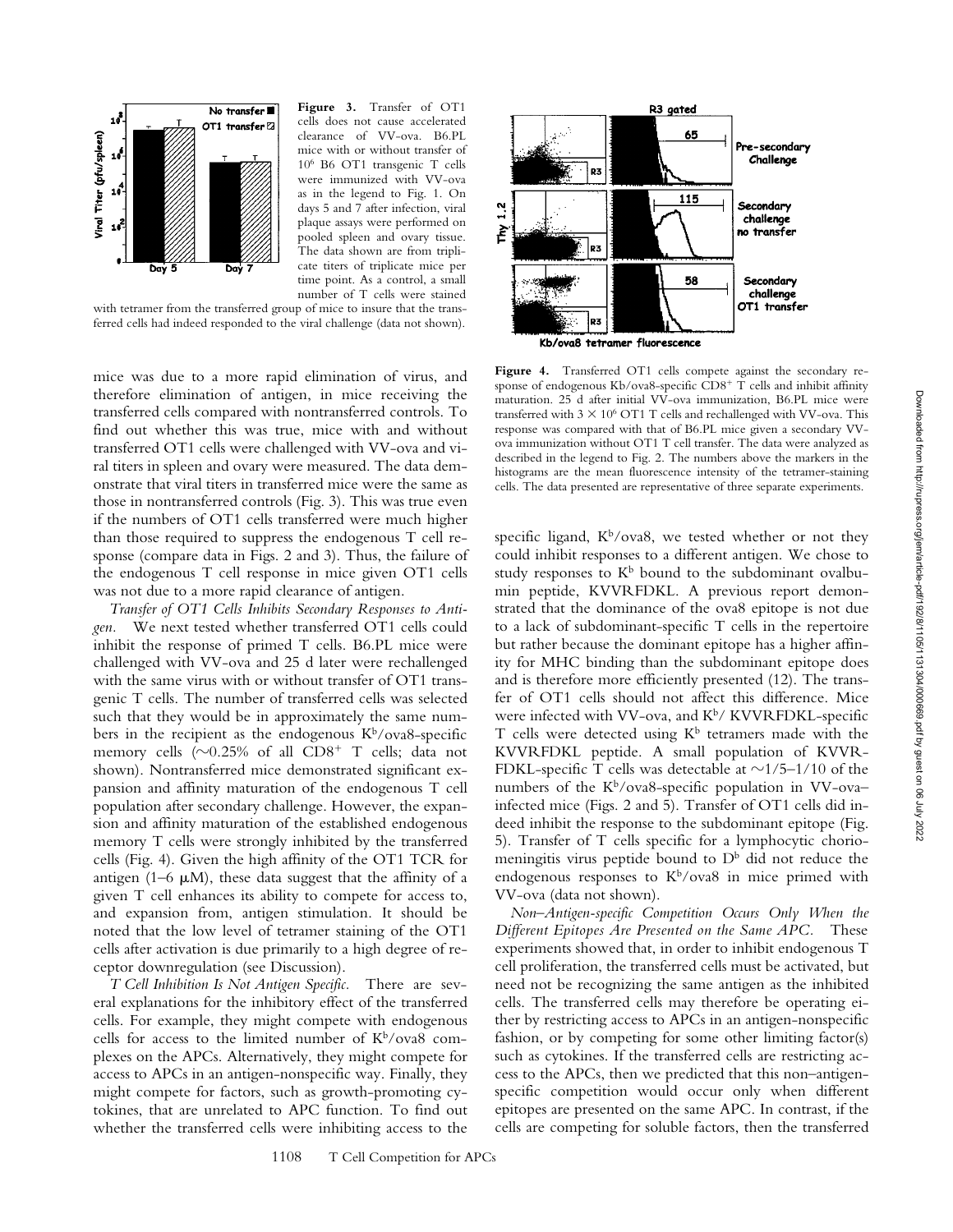

Figure 5. Competition of OT1 T cells with endogenous T cells is not antigen specific. B6.PL mice, with and without transfer of  $5 \times 10^5$  OT1 T cells, were immunized with VV-ova intravenously. 9 d after the primary infection, spleen and ovary cells were isolated from the animals, pooled, and stained with the minor ovalbumin epitope  $K^b/KVVRDKL$ tetramer. Cells were analyzed as described in the legend to Fig. 2. Background staining was determined by irrelevant tetramer staining of experimental cells.

cells may be able to compete with cells of other specificities as long as they are activated at the same time but not necessarily by the same APC. To test this possibility, we changed our priming stimulus to a challenge with in vitro–cultured and peptide-pulsed DCs. Peptide-pulsed DCs stimulated a vigorous response (Fig. 6 A) that peaked around day 5 after DC injection (Fig. 6 B). It is interesting to note that the distribution of tetramer staining on T cells in response to DC challenge was broader than that seen in response to VV-ova infection (compare Figs. 2 and 6). This suggests that the immunization with DCs pulsed with a single peptide epitope generated T cells with a more diverse range of



**Figure 6.** Peptide-pulsed DCs induce a vigorous CD8<sup>+</sup> T cell response that can be inhibited by OT1 T cell transfer. Bone marrow was removed from the major leg bones of B6 mice, T and B cell depleted, and cultured with IL-4 and GM-CSF for 8 d. ova8 peptide was added to the cultures at  $5 \mu g/ml$  for 2 h at 37°C. The resulting DCs were harvested and injected intravenously into B6 recipients at 106/ mouse. On days 5, 7, and 9 after DC injection, the spleens were harvested and stained with Kb/ ova8 tetramer. (A) Dot plots from the day 5 time point gated on live, CD8+class II<sup>-</sup> events. Companion stains showed the Kb/ova8 tetramer staining cells to also be predominantly blasts

and CD25<sup>+</sup> at only the day 5 time point, and L-selectin<sup>lo</sup> and CD44<sup>hi</sup> at all time points (data not shown). (B) Tetramer staining histograms of live, CD8<sup>+</sup>class II<sup>-</sup>CD44hi gated events of spleen cells from DC-challenged mice analyzed at the times indicated after initial DC challenge. (C) Mice immunized as in A with  $(+OT1)$  and without (No trans) the transfer of  $5 \times 10^5$  OT1 T cells.

affinities than did immunization with a multiepitopeencoding virus infection (see Discussion). Transferred OT1 cells inhibited the endogenous response to limited numbers of DCs injected (Fig. 6 C), indicating that competition with the endogenous T cells was still observable under this priming regimen.

We next used two different peptide epitopes in the DC immunizations to determine the importance of the localization of each epitope for the degree and specificity of competition. Cultured DCs were pulsed with either the ova8 peptide, the SIYRYYGL peptide (20), or both peptides together. Mice were injected with equal numbers of DCs bearing each epitope separately or with DCs bearing both epitopes simultaneously. The DCs were injected into mice with or without the transfer of OT1 T cells, and 5 d later the  $CD8<sup>+</sup>$  T cell responses to each epitope were assessed by staining the cells with either tetramer.

In the absence of the OT1 T cells, mice injected with single or double peptide–pulsed DCs generated vigorous responses against both peptides (Fig. 7, A and B, top two rows). When mice were immunized with two sets of DCs, each pulsed with one peptide, in the presence of OT1 cells, the endogenous response against the SIYRYYGL peptide was not affected while the ova8-specific response was severely inhibited (Fig. 7, A and B, third row). However, when mice were immunized with DCs bearing both peptides simultaneously, the transferred OT1 cells inhibited the endogenous response to both peptides (Fig. 7, A and B, bottom row). The competition by OT1 cells with T cells responding to either peptide can be seen in terms of both the percentage (Fig. 7, A and B) and the total number of responding tetramer-staining cells (Fig. 7 C). This inhibition occurred against each peptide to different degrees, with the SIYRYYGL response inhibited 3–5-fold and the ova8 response inhibited  $>100$ -fold (Fig. 7 C).

Thus, the transferred OT1 cells are able to compete with endogenous T cells responding either to the same peptide or to a different peptide, provided that the OT1 cells can react with the same APCs as the endogenous T cells. The fact that endogenous responses to the peptide recognized by OT1 cells are more strongly inhibited than responses to an unrelated peptide on the same APC indicated that OT1 cells might be inhibiting in two different ways. They appear to be competing simply for access to DCs, thus inhibiting responses to any peptide borne by the DCs with which they are reacting. In addition, the OT1 cells appear to be even more severely inhibiting responses to the very peptide they themselves recognize. This suggests that competition between T cells can occur both at the level of access to the entire APC and at the level of access to peptide, and that the competition for the latter is more efficient than for the former.

*Competing T Cells Do Not Kill Antigen-presenting DCs.* Since the transferred OT1 cells were CTL precursors, it was possible that they inhibited the endogenous T cells by prematurely killing antigen-bearing APCs. To determine the fate of the injected DCs, we cultured bone marrow from mice transgenic for GFP driven by the ubiquitin promoter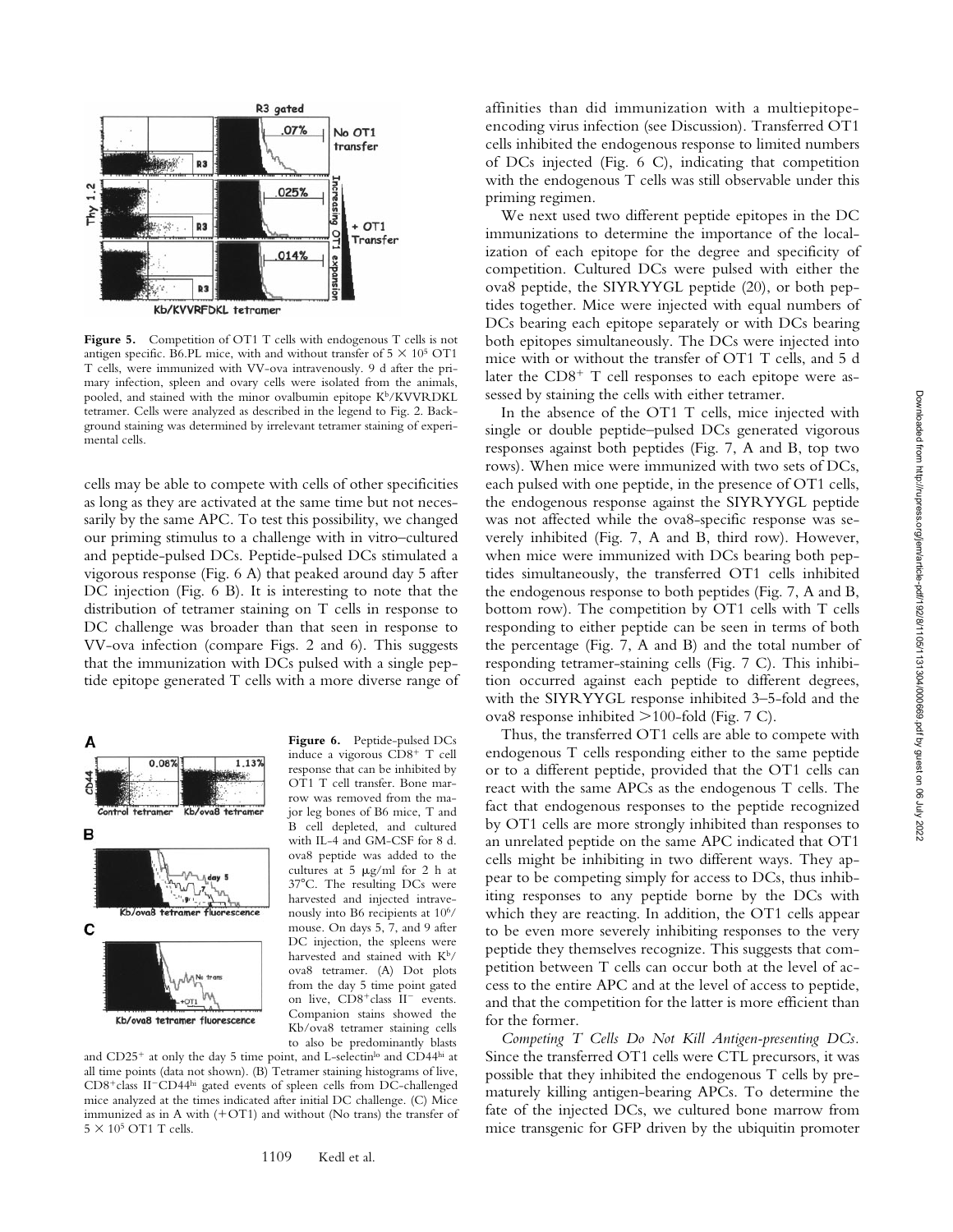

(UBI-GFP). Nearly all of the cells from UBI-GFP mice, including the DCs, fluoresce green (Schaefer, B., unpublished results). B6.PL mice were immunized with GFP<sup>+</sup> ova8pulsed DCs, with and without transfer of OT1 cells, and 5 d later the spleens were removed and treated with collagenase D to release the DCs (25). FACS® analysis showed that the recovery of  $GFP$ <sup>+</sup> DCs was unaffected by simultaneous transfer of OT1 cells (Fig. 8, A and B), despite the strong response of the Kb/ova8-specific endogenous or transferred cells (see Fig. 9). Thus, antigen-presenting DCs were not more rapidly cleared in OT1 transferred mice. It should be noted that ova8-specific T cells did not achieve effector function, with respect to lytic activity or IFN- $\gamma$  secretion, until day 7 after DC injection (data not shown). Therefore clearance of the injected DCs by  $CDS^+$  T cell lytic function could not have occurred at the day 5 time point.

*Competition by T Cells Is Prevented by Increases in Antigenpresenting DCs.* From these experiments, we concluded that the transferred OT1 cells competed for access to some APC-related factor to the exclusion of the endogenous T cells. If this were correct, then we predicted that it should be possible to elevate the number of antigen-bearing APCs to a level above which the transferred cells could no longer effectively out-compete the endogenous T cells. To test this prediction, ova8-pulsed DCs were again injected in increasing numbers into B6.PL mice with or without transfer of a small number of OT1 T cells.

In the absence of OT1-transferred cells, there was a vigorous endogenous response that increased in magnitude as

challenged intravenously with antigen-pulsed DCs in two different ways:  $1.5 \times 10^6$  0.5 µg/ml ova8pulsed DCs plus  $1.5 \times 10^6$  0.5 µg/ml SIYRYYGLpulsed DCs (Separate DC); or  $1.5 \times 10^6$  DCs pulsed with both peptides (Same DC). 5 d after DC challenge, the spleens were harvested and the cells were stained with either the Kb/SIYRYYGL tetramer (A) or the  $K^b$ /ova8 tetramer (B). The data for the dot plots were gated on live, CD8<sup>+</sup>class II<sup>-</sup> events, and the data for the histograms were further gated on Thy $1.2^-$  events (R3). The percentages given are the percentages of the total endogenous  $CD8^+$  T cell population. The total cell number was multiplied by the percent  $CD8<sup>+</sup>$  in each sample, which was then multiplied by the percentage of tetramerstaining events in A and B to give the total number of tetramer-staining cells in each sample (C). The average and standard deviation were calculated from four mice per group. the number of priming DCs was increased (Fig. 9 A).

Figure 7. Non-antigen-specific competition of OT1 T cells is dependent on the copresentation of epitopes on a common APC. B6.PL mice with and without the transfer of  $1-2 \times 10^6$  OT1 cells were

Transferred OT1 cells inhibited the response of the endogenous T cells when the mice were challenged with small numbers of DCs (Fig. 9 B, top). However, as the numbers of DCs were increased, the endogenous response became readily observable (Fig. 9 B). These results show that transferred OT1 cells inhibited the response of endogenous T cells to antigen by competing for access to the antigen-presenting DCs.

### **Discussion**

The data presented here show that  $CD8^+$  T cells can compete with each other during responses to antigen. The competition is alleviated by increasing the numbers of APCs in the animal; hence, it involves some aspect of T cell–APC interaction. However, successful competition does not require that the T cells be responding to the same antigen, nor does it involve killing of the APCs. Thus, competition may be due to limited availability of some soluble factor made by DCs, or limited accessibility to molecules such as MHC or costimulatory proteins on the surface of the DCs. These data agree remarkably well with work from K. Karre's group on the inhibitory effects of responses to major epitopes against responses to minor epitopes (10, 11). Our experimental system has the advantage of being able to identify and quantify competing subsets of antigenspecific T cells, as well as the antigen-bearing APCs, directly ex vivo.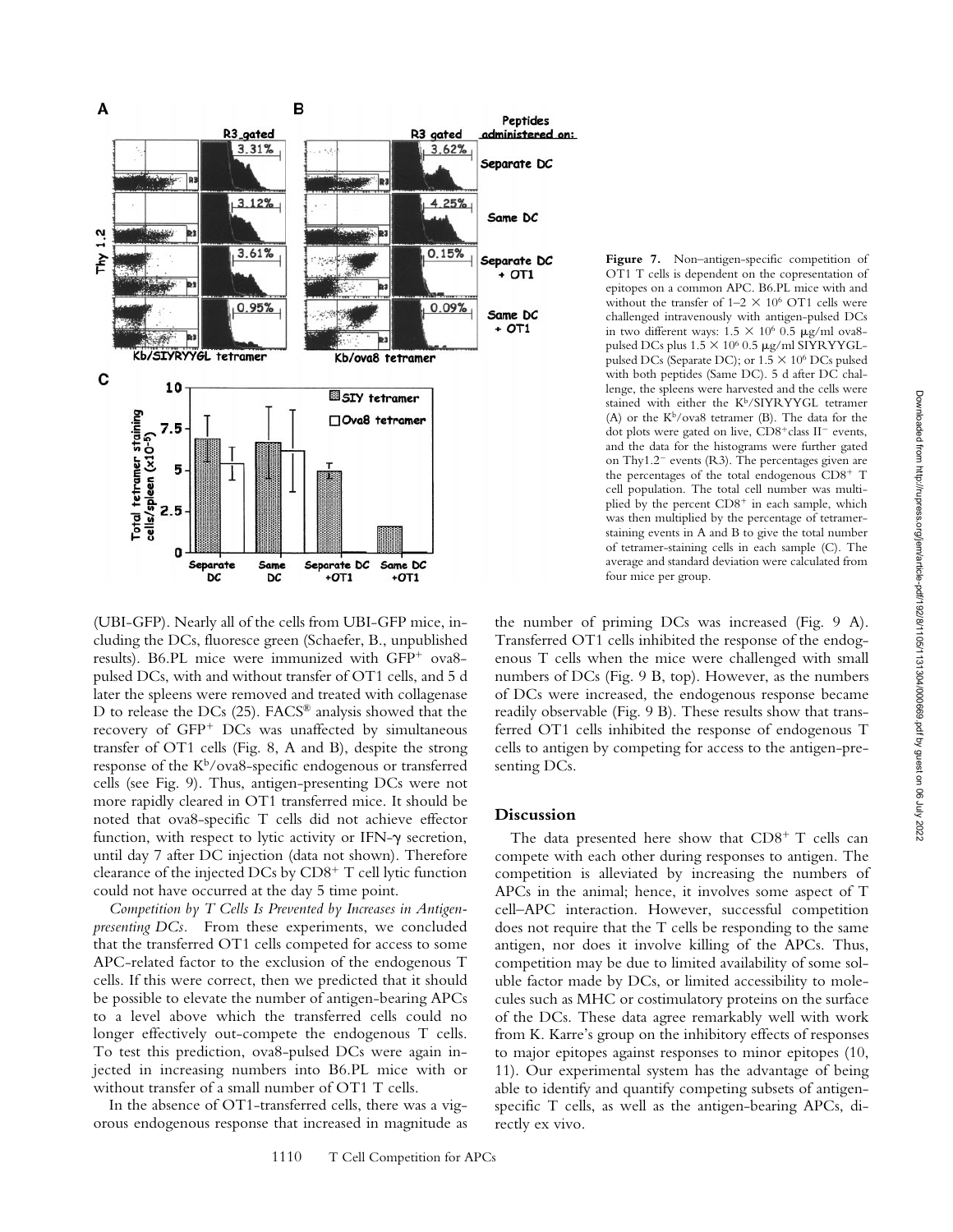

Figure 8. Mice given OT1 T cells do not clear antigen-bearing DCs more rapidly than nontransferred mice. B6.PL mice with and without transfer of  $2.5 \times 10^5$  OT1 T cells were challenged with increasing numbers of UBI-GFP bone marrow DCs pulsed with 5 ng/ml of ova8 peptide. DCs from the UBI-GFP mice were cultured as in the legend to Fig. 6. 5 d later, splenic DCs were isolated by collagenase treatment and assessed for the presence of  $GFP^+$  events. (A)  $GFP$  histograms of mice with and without transfer of OT1 cells. All GFP<sup>+</sup> cells were also class  $II^+$  (not shown). (B) Percentage of GFP<sup>+</sup> events of total spleen cells as shown in A, expressed as the average and standard deviation from three mice per group.

The conclusion that antigen-bearing APCs are limiting is surprising, especially in the experiments described here in which mice were immunized with VV-ova. During infection, very high titers of VV are produced, demonstrating that the animal contains plenty of antigen (Fig. 3). At first sight, this suggests that antigen presentation should not be limiting. However, most of the cells infected by VV are epithelial in nature. Not being epithelial in lineage, APCs such as DCs are probably not directly infected by VV. This idea is supported by the fact that we have never seen expression of GFP in the APCs of mice infected with a VV coding for GFP (data not shown), suggesting that APCs must acquire VV epitopes indirectly. Therefore, presentation of antigens encoded by VV to naive T cells within the secondary lymphoid tissue may indeed be limiting, even in animals experiencing fulminant VV production.



role in tailoring T cell responses. The clone of OT1 T cells was produced after several in vivo and in vitro challenges with antigen (17, 18), and the OT1 TCR has a high affinity for antigen  $(1-6 \mu M)$   $(29, 12)$ 30). It should be noted that the tetramer fluorescence of the OT1 cells in primed mice at times appears similar to the tetramer fluorescence of some of the endogenous T cells (see Figs. 2, 4, and 8). This does not mean that these T cells have as high an affinity for antigen as the OT1 cells. The OT1 TCR is downregulated four- to sixfold more than that of the endogenous T cells upon activation, based on CD3 staining profiles (data not shown). When the tetramer fluorescence is normalized to levels of CD3, the data suggest that the OT1 T cells have significantly higher affinity (5–10-fold) for antigen than the majority of the primary population of responding T cells (data not shown).



Figure 9. OT1 T cells compete with endogenous T cells for access to DCs. B6.PL mice with and without the transfer of  $2.5 \times 10^5$  OT1 cells were challenged intravenously with B6 bone marrow DCs pulsed with 5 ng/ml of ova8 peptide. 5 d later, spleen cells were stained with tetramer as in the legend to Fig. 2. (A) Nontransferred B6.PL response to increasing numbers of DCs injected. The dot plots are gated on  $CD8^+$ class II<sup>-</sup> events. The histograms were further gated on  $Thy1.2^-$  (gate R3) events. (B) OT1-transferred B6.PL response to increasing numbers of DCs injected. Gating strategy as in A. (C) The average and standard deviation of endogenous T cell percentages from OT1-transferred and nontransferred mice, three mice per treatment.

#### 1111 Kedl et al.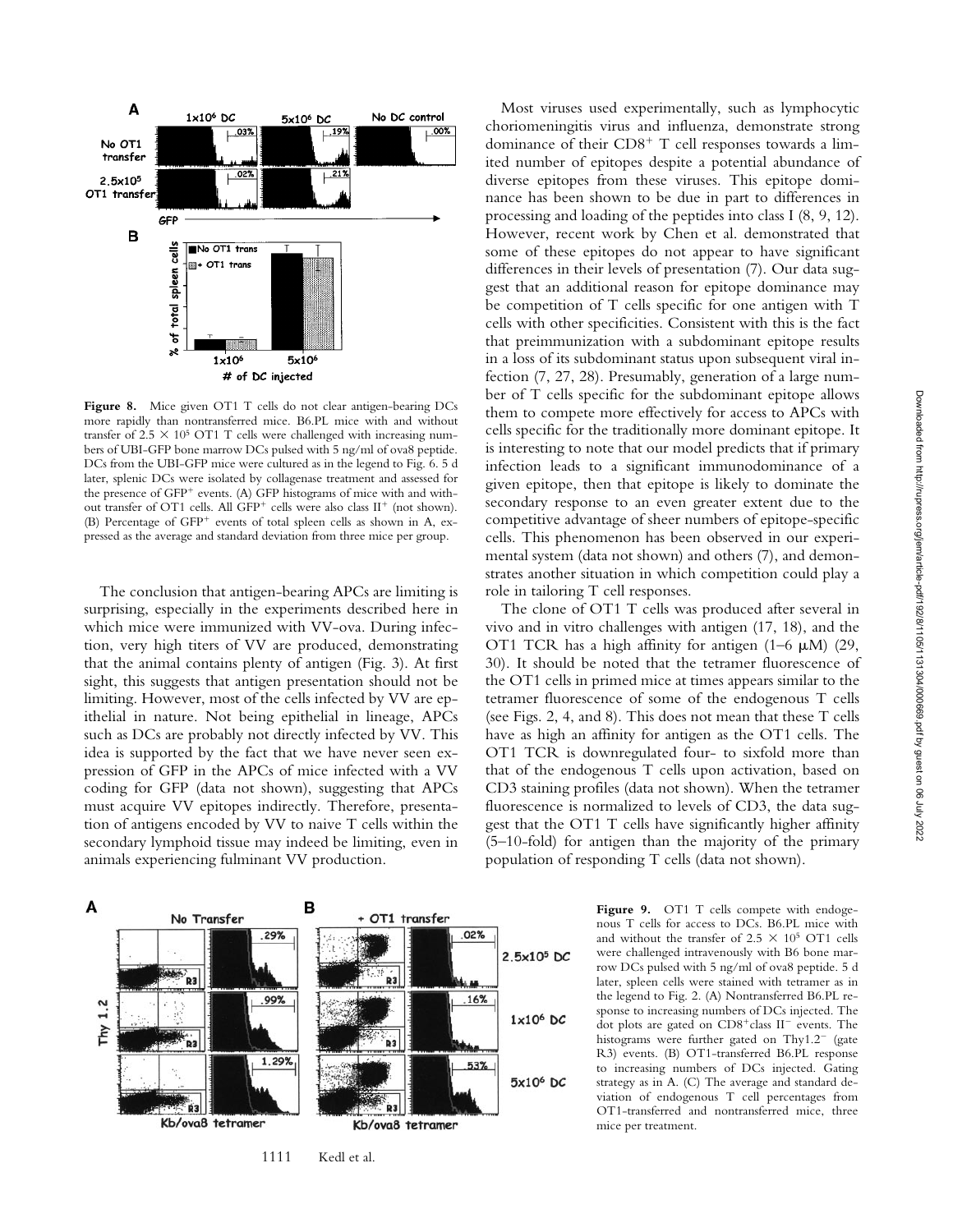It may be that it is this very high affinity for antigen that allows OT1 cells to compete so effectively with endogenous T cells responding to the same peptide. It has previously been shown that repeated immunization reduces the oligoclonality of the responding T cells (31). Moreover, the surviving cells in such immunizations have a higher affinity for antigen than cells in primary infections/immunizations (13–15). Perhaps these two types of experiments are manifestations of the same phenomenon, the ability of high affinity T cells to outgrow other cells during repeated challenges with antigen. High affinity for antigen may allow a given T cell to gain and maintain an interaction with antigen-bearing APCs to the exclusion of other lower affinity T cells. Inhibition of the lower affinity T cells of the same specificity may also occur because of physical removal and internalization of the MHC–peptide complex from the surface of a cognate APC by the higher affinity T cells, as recent data have suggested (32).

However, at least some of the inhibition of lower affinity T cells is due simply to the fact that a given APC has a limited surface area with which to interact with T cells and the high affinity T cells preferentially occupy that space. The experiments demonstrating that the high affinity OT1 cells can inhibit responses to other antigens presented by the same APC are in support of this (Figs. 5 and 7). It is interesting to note that we observed little inhibition of the response against the ova8 epitope when the SIYRYYGL epitope was on the same DC in the absence of the OT1 cells (Fig. 7, A and B, second row). This is consistent with the prediction that while the high affinity OT1 cells compete with both epitopes effectively, the low affinity endogenous cells are inefficient at competing with T cells of other specificities. Further experiments are being done to determine whether cells with decreasing affinity relative to OT1 T cells have a correspondingly decreasing ability to compete for access to antigen-bearing APCs in normal primary and secondary responses.

In light of this notion, it is tempting to consider whether suppressor/regulatory T cells act by competing for access to antigen-bearing APCs. Regulatory T cells subdue the activation of other T cells, and much of this inhibitory activity has been attributed to the effect of Th1- and Th2-related cytokines on the proliferation of the opposite type response (33–35). Our data suggest that regulatory T cells may compete against other T cells for access to APCs, either for antigen or cytokine binding. To determine whether this is truly a mechanism of regulatory T cell–mediated inhibition, experiments must be done in which tetramer-staining regulatory T cells are generated in vivo and then assessed for their ability to compete with normal T cells in response to antigen.

Finally, our data suggest that T cell competition is likely to play a role in modifying T cell responses in vaccination strategies. Our demonstration of OT1-mediated inhibition of the minor ovalbumin epitope response demonstrates that competition can occur between T cells of different specificities and that this competition probably shapes the affinity and magnitude of the responding T cell population to

each antigen. For example, data in this report show that DC immunization with one or even two epitopes results in a broader range of T cell affinities than does VV-ova immunization (compare level of fluorescence of the tetramer-positive population in Fig. 2 and Figs. 6, 7, and 9). Immunization with VV-ova activates potentially competing VV-specific T cells, whereas immunization with DCs does not. Some of this effect may be due to differences in antigen levels between the two procedures. However, a portion of this phenomenon is likely due to the fact that the peptide-pulsed DCs present a small number of epitopes and therefore the ova8-specific population of T cells is subjected to competition only from a limited number of cells with limited specificities. Given this, we speculate that competition between T cells could eventually be exploited to encourage the growth of higher affinity T cells while limiting the growth of lower affinity cells.

The authors thank Dr. Terry Potter for providing the OT1 transgenic mice, Dr. Hyam Levitsky for providing the GM-CSF–producing cell line, Fran Crawford and Kristen Kerber for technical assistance, and Jeremy Bender for critical reading of the manuscript.

This work was supported by a Postdoctoral Fellowship Grant from the Cancer Research Institute (to R.M. Kedl) and by grants AI17134, AI18785, and AI22295 from the National Institutes of Health.

*Submitted: 21 April 2000 Revised: 11 July 2000 Accepted: 24 July 2000*

## **References**

- 1. Michaelis, L. 1902. Untersuchungen uber Eiweissprazipitine. *Dtsch. Med. Wschr.* 28:733.
- 2. Michaelis, L. 1904. Weitere Untersuchungen uber Eiweissprazipitine. *Dtsch. Med. Wschr.* 30:1240.
- 3. Liacopoulos, P., and S. Ben-Efraim. 1975. Antigenic competition. *Prog. Allergy.* 18:97–204.
- 4. Mitchison, N.A. 1992. Specialization, tolerance, memory, competition, latency, and strife among T cells. *Annu. Rev. Immunol.* 10:1–12.
- 5. Rajewsky, K. 1996. Clonal selection and learning in the antibody system. *Nature*. 381:751–758.
- 6. Cyster, J.G. 1997. Signaling thresholds and interclonal competition in preimmune B-cell selection. *Immunol. Rev.* 156: 87–101.
- 7. Chen, W., L.C. Anton, J.R. Bennink, and J.W. Yewdell. 2000. Dissecting the multifactorial causes of immunodominance in class I-restricted T cell responses to viruses. *Immunity*. 12:83–93.
- 8. Fairchild, P.J., and D.C. Wraith. 1996. Lowering the tone: mechanisms of immunodominance among epitopes with low affinity for MHC. *Immunol. Today*. 17:80–85.
- 9. Deng, Y., J.W. Yewdell, L.C. Eisenlohr, and J.R. Bennink. 1997. MHC affinity, peptide liberation, T cell repertoire, and immunodominance all contribute to the paucity of MHC class I-restricted peptides recognized by antiviral CTL. *J. Immunol.* 158:1507–1515.
- 10. Wolpert, E.Z., P. Grufman, J.K. Sandberg, A. Tegnesjo, and K. Karre. 1998. Immunodominance in the CTL response against minor histocompatibility antigens: interference be-